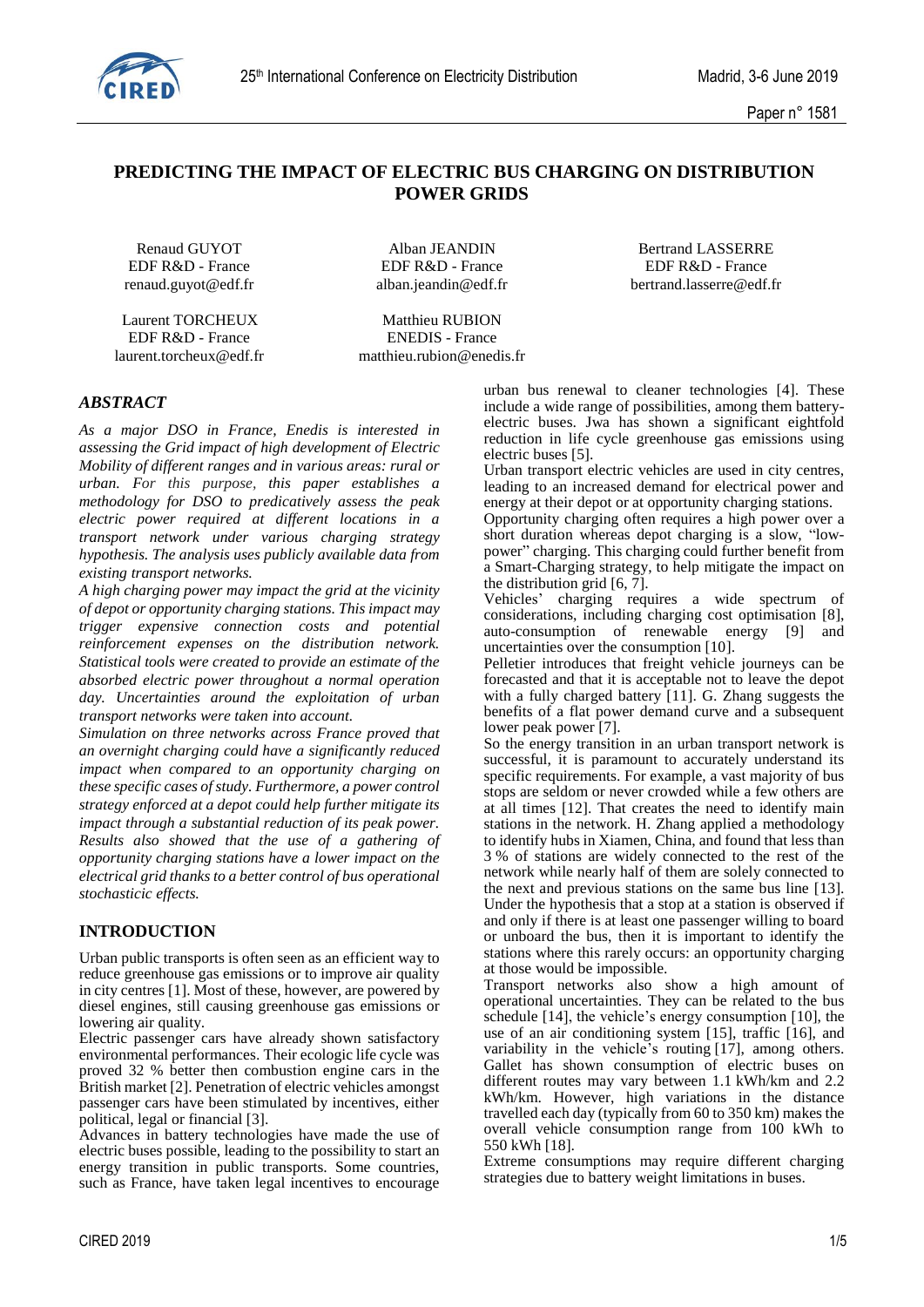

This paper integrates all aforementioned constraints and objectives to study the impact of a given transport network on the distribution grid. The methodology used includes the conversion of public data into a replicable standard and the analysis of a depot charging and of an in-exploitation charging. A software was created to analyse data from a French one million inhabitant city [19], a French regional hub (few hundred thousand inhabitants) [20] and a countryside city (a few dozen thousand inhabitants) [21].

## **METHODOLOGY**

## **Modeling an actual network based on publicly available data**

The first step towards understanding and predicting the power consumption in an urban transport network and therefore its impact on the grid is to define it in a standard, replicable format. To meet that purpose, it was decided to use publicly available data from the internet [19, 20, 21]. They were last accessed in December 2018.

The three sources show an explicit definition of bus route topologies, bus schedules and bus network organisation. Urban bus networks are fully defined by this set of information.

The three networks have been chosen based on the availability of required data, the size and location of the networks. They correspond to the three different network scales existing in France. The network in the biggest city shows a high geographical spread and therefore requires the use of many depots. Smaller networks use fewer if not one. Table 1 shows each network's key figures.

In this study, the bus consumption has been randomly assigned to a constant for each line. It was set to follow a normal distribution (mean: 1.5 kWh/km, standard deviation: 20% - 0.3 kWh/km).

It is then helpful to determine when each bus enters or leaves the depot. It helps give an estimate of the time spent driving. To do so, bus schedules for each line were studied. The hypothesis was made that a bus must go back to the depot before changing lines, making possible to calculate the time spent driving by all buses on a line each hour in accordance with the bus schedules as shown on table 2.

|  |  | Table 1 - Key figures corresponding to each network |  |  |
|--|--|-----------------------------------------------------|--|--|
|  |  |                                                     |  |  |

|                              | <b>Marseilles</b> | <b>Orleans</b> | <b>Valence</b> |
|------------------------------|-------------------|----------------|----------------|
| <b>Nb. Buses</b>             | 639               | 169            | 124            |
| <b>Nb.</b> Lines             | 102               | 41             | 28             |
| Nb. Depots                   | 4                 | $\overline{c}$ |                |
| Distance per<br>day (km)     | 68,000            | 36,000         | 19,000         |
| <b>Travelers</b> per<br>vear | 74.8M             | 11.6M          | 12.2M          |

|  | Table 2 - Extract of a bus schedule |  |  |
|--|-------------------------------------|--|--|
|--|-------------------------------------|--|--|

| <b>Gustave Eiffel</b>          | 09h03 | 09h14 | 09h25 | 09h37 | 09h47 | 09h58             |
|--------------------------------|-------|-------|-------|-------|-------|-------------------|
| Saint-Jean-de-<br><b>Brave</b> | 09h50 | 10h00 | 10h11 | 10h23 | 10h33 | 10 <sub>h44</sub> |



Applying this method to all lines and every hour gives knowledge of how many buses are required at all times during a normal operation day, their driven distance and an estimate of their energy consumption. A suitable treatment was applied to have a consistent and smooth data. The chart on figure 1 shows how many buses are present in one of the studied depots as a function of time.

This completes the definition of the networks. So far, bus line topology, usage as well as depot organisation were defined. It is therefore possible to study a realistic use of electric power at different locations in the network.

Several scenarios have been studied, including the use of the depot as the only locations where to recharge the batteries and the use of opportunity charging as the main charging mode.

#### **Modelling power consumption at a depot.**

This section aims at studying the impact of a single bus depot on the distribution grid, where overnight charging occurs. It uses power for long durations and depots gather an important number of buses. They are located inside or near city centres [19, 20, 21].

Two types of charging strategies may be proposed. The first one consists in plugging the bus as it enters the depot and wait until charging is complete or the bus is required to leave the depot. Figure 2 gives the algorithm used to simulate this charging strategy at the depot.



*Figure 2 - Intuitive charging algorithm*

This shall be compared to an optimised charging aiming at diminishing the maximal power required during the day. This is an optimisation problem, where the cost function is given in equation 1.

$$
U = - \max_{t \in [0,24]} \sum_{i=1}^{n} P_i(t) \quad [1]
$$

where U is the utility value,  $P_i(t)$  is the charging power for bus i at a given t moment and n is the number of buses at the depot.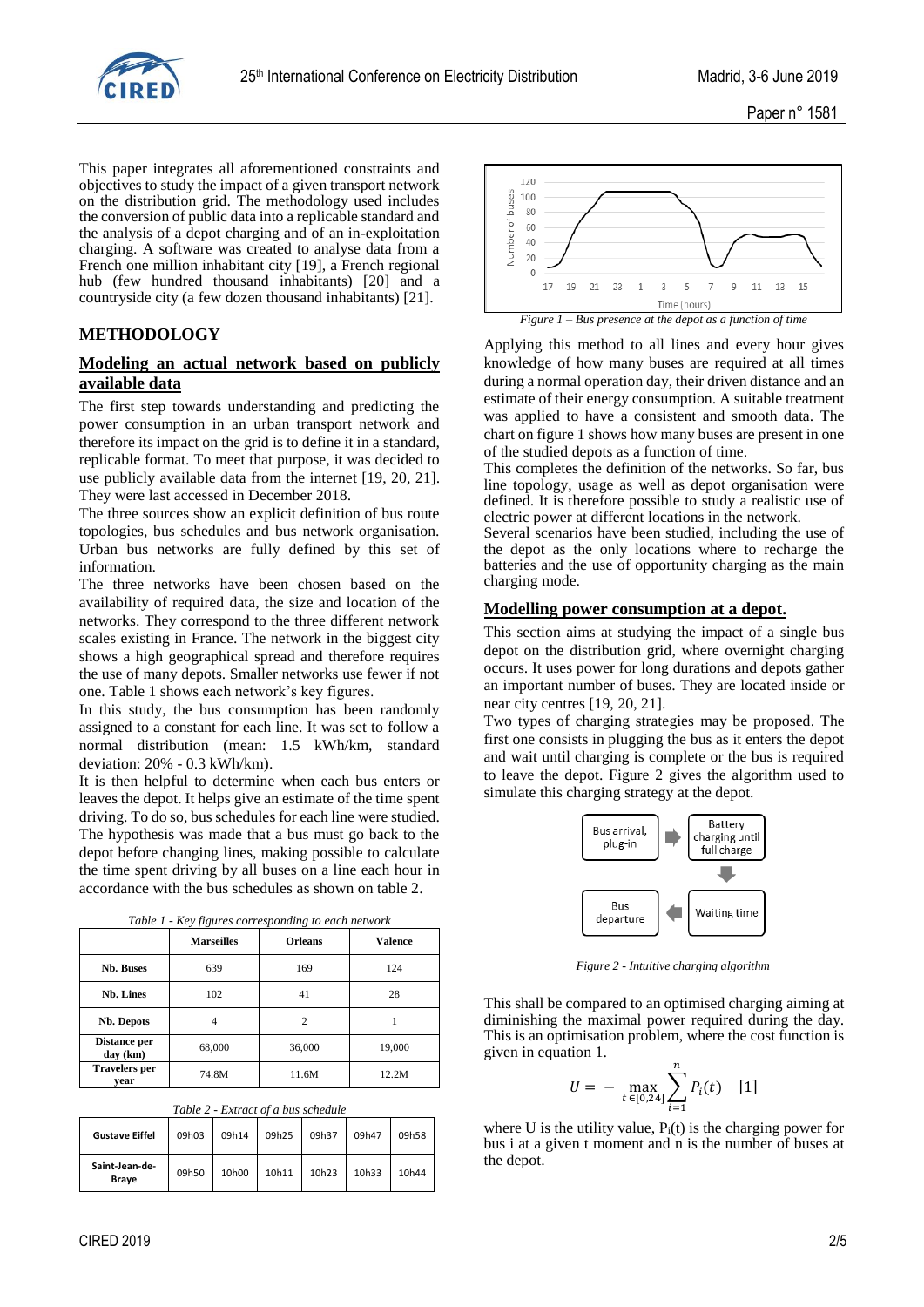

Maximising this utility function will consist in obtaining a low volatility load curve, aiming at reducing the load peak. Zhang gave insights into the potential negative impact of a peaking electric demand on the distribution grid [7].

However, this problem must be solved acknowledging constraints in the depot. The most important constraint is that each bus must always be able to complete its journey. This constraint is modelled using a status of charge requirement when the bus departs on a new service. Equation 2 can be used.

$$
SOC(t_0) = C \quad [2]
$$

where  $t_0$  is the departure time of the bus, C is the energy consumption of the next journey and SOC(t) is the bus's status of charge at a given *t* moment.

Another charging constraint is the need to supply a power which is at most equal to the maximum the bus may charge (typically 50 to 150 kW for a slow charging) showed in equation 3.

$$
P(t) \le P_{max} \quad [3]
$$

where  $P(t)$  is the electric power received by a bus at a given  $t$  moment,  $P_{\text{max}}$  is the maximum power admissible.

This problem was solved by calculating each of the buses' energy requirement throughout the day, sampling it and attributing the power using a priority system: a bus able to charge only during the transport network's peak-time is given full priority whereas a bus able to charge most of the time is given lower priority. Figure 3 summarises the algorithm used to calculate the power to supply to each bus at each moment of the day to reduce the peak electrical demand.



*Figure 3 - Optimal charging algorithm*

### **Modelling power consumption at opportunity charging stations**

The next step is to understand the impact of opportunity charging on the distribution network. The case of study is extracted from realistic situations from the selected example networks. A fictitious bus line was created, following the specifications given on figure 4.



*Figure 4 – fictitious bus line used to study opportunity charging*

This was used to assess the rated power of charging stations to be integrated at the different charging locations. Charging times were set to 20 seconds for in-line opportunity charging and to 10 minutes for charging at terminal stations.

Stations' rated power is then calculated to ensure that enough energy is transferred to allow the bus to connect the current station to the next one without any risk for traffic disruption. This is determined by equation 4, where  $c_{km}$  is the mean consumption per kilometre,  $d_{A-B}$  is the distance from A to station B to the next station and  $c_{A-B}$  is the required energy to travel from station A to station B.

$$
c_{A-B} = c_{km}. d_{A-B} [4]
$$

In this model, it is considered the charging duration may not be shortened. Even though a bus is late, charging times shall always be respected.

The exploitation of several bus lines was therefore simulated. All lines are considered to go through the same set of stations, either at terminal or in-line stops. The aim of this study is to assess the statistical use of the station to analyse the power taken from the distribution grid at all times.

The simulation takes into account uncertainties over arrival time at the stations. However, no uncertainty was acknowledged with regards to the departure time, since the charging time is fixed.

Data required include a realistic simulation of line lengths, charging station powers and service frequency. The values have been set in accordance with the calculations carriedout on the bus line presented in figure 4 and with the data obtained from example networks.

Cases of study are chosen in accordance with the topology of the example networks. They include: three terminal charging stations, three in-line charging stations and a mix of five terminal and two in-line charging stations.

## **RESULTS AND DISCUSSION**

### **Power consumption at an electric vehicle depot**

Figure 5 (next page) presents the energy demand at a depot for natural and optimised charging strategies. It displays the most relevant example amongst the 7 depots studied. Precise figures are given on table 3. They correspond to the depots where the optimisation has been most successful, least successful and to the median depot, relatively to the optimisation power reduction.

When vehicles are charged with a "plug as you arrive" strategy, a power peak occurs when the last ones enter the depot. This peak may be a major contributor to the depot's impact on the distribution network depending on its location and neighbouring electricity consumptions. It is also determinant to the electric connection to establish.

| Table $3$ – Simulation result at several depots |                           |        |                            |  |  |
|-------------------------------------------------|---------------------------|--------|----------------------------|--|--|
|                                                 | Most<br><b>Successful</b> | Median | Least<br><b>Successful</b> |  |  |
| <b>Nb. Buses</b>                                | 107                       | 114    | 110                        |  |  |
| P. per bus (no<br>optimization)                 | 56 kW                     | 67 kW  | 68 kW                      |  |  |
| P. per bus<br>(optimized)                       | 21 kW                     | 29 kW  | 49 kW                      |  |  |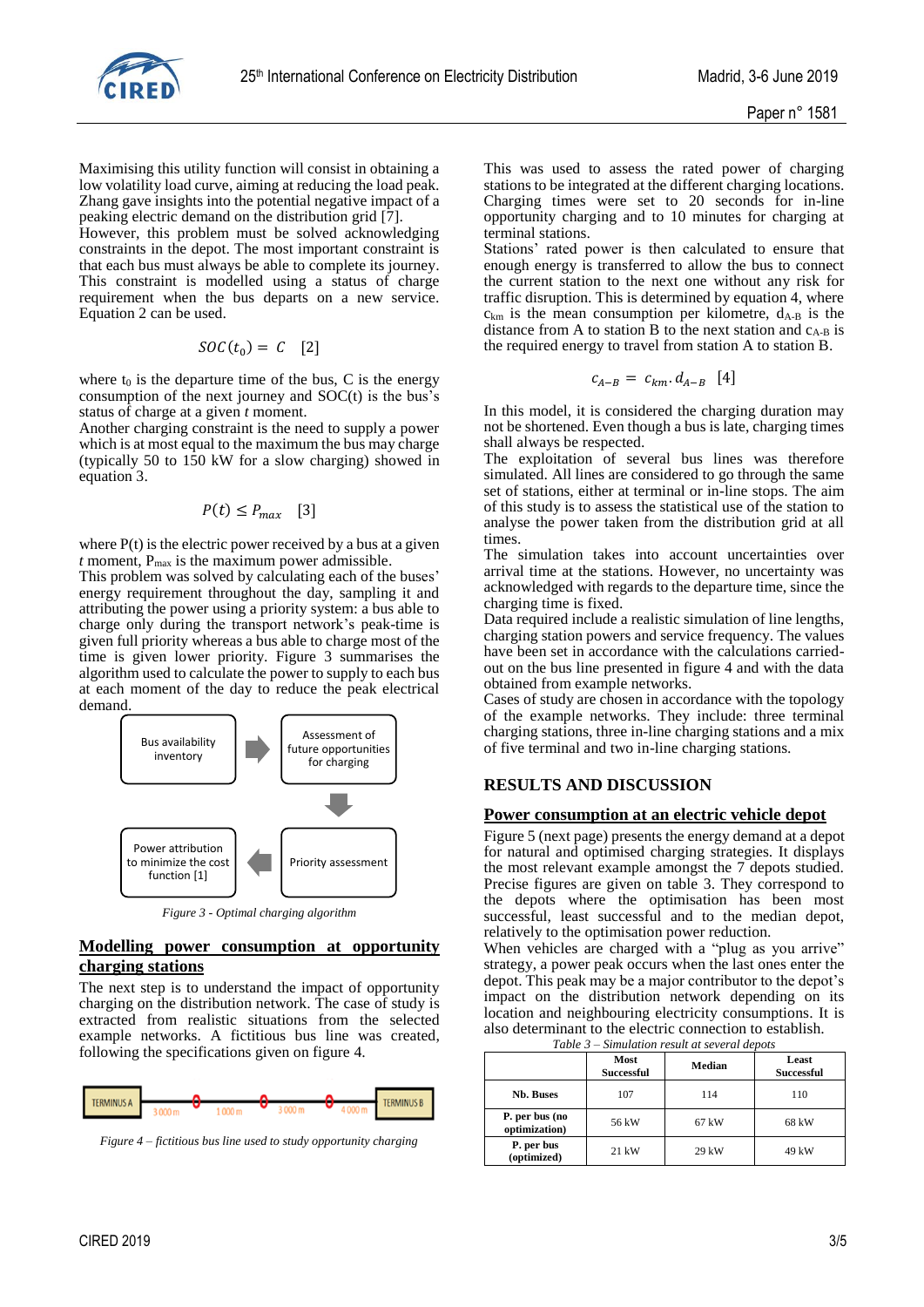



*Figure 5 - Charging control at a depot*

Load optimisation proved very efficient to diminish the maximum power consumption. A median peak power reduction of 57.9 % was observed (ranging from 28.0 % to 63.3 %). Optimised power consumption also makes a better use of the available subscribed power. Thanks to the optimisation, time spent consuming over 90 % of the subscribed power go up from 8.3 % to 50 % on the median depot.

It will generally be considered that the impact of depot charging on the distribution grid is low comparatively to other charging strategies. This is the consequence of a relatively low call for power (a simulated average of 56.7 kW per bus, inclusive of yields, without optimisation) and near-deterministic bus schedule at the depot. Thanks to the load optimisation process, the average maximal supplied power was reduced to an average 27.2 kW per bus over the 7 depots.

## **Power consumption at opportunity charging stations**

Figures 6 to 8 show the power consumption at opportunity charging stations. Figure 6 consists in three charging stations at terminal bus stops, figure 7 in three in-line charging stations and figure 8 (next page) represents a mix of both types of charging stations.

These show evidence of important stochastic effects in the use of in-exploitation charging stations. Indeed, power may be called for at all times, when the buses arrive at the stations. Power must therefore be available at all times with little room for forecasting.



*Figure 6 - Use of three terminal charging stations Figure 8 –Use of a mix of charging stations*



*Figure 7 - Use of three in-line charging stations*

In addition to this, simulation showed that the power to be made available is much greater in the case of in-line charging stations (peak at 1,450 kW for three stations) as opposed to terminal stop charging stations (peak at 1,050 kW for three stations). High stochastic effects, together with the higher power required, make terminal stop stations the preferred type of opportunity charging stations with regards to the distribution network.

However, figure 8 shows that the use of many charging stations at one location implies a seldom reach of the rated power (2,400 kW). This is due to a very low probability for stations to all be used simultaneously. Considering that the battery is able to withstand exceptionally not using the charging opportunity, it is possible to potentially reduce the electrical connection power. Figure 8 shows a 2,350 kW peak power when using 5 terminal stop stations together with 2 in-line charging stations.

For example, 950 kW (59.6 % curtailment) is called for less than 10 % of the time and 1,650 kW (29.8 % curtailment) is called for less than 1 % of the time.

Charging at in-exploitation stations may therefore benefit from a power control limiting the simultaneous use of charging stations.

A comparative analysis of the charging power per bus however puts into evidence that even with the use of a very restrictive power control at the mix of the 7 stations, the rated power per bus to charge is 135.7 kW, to be compared to the 27.2 kW obtained at the depot. In-exploitation charging may therefore require up to five times as much peak power as depot charging, triggering higher connection costs and potential impact on the grid.